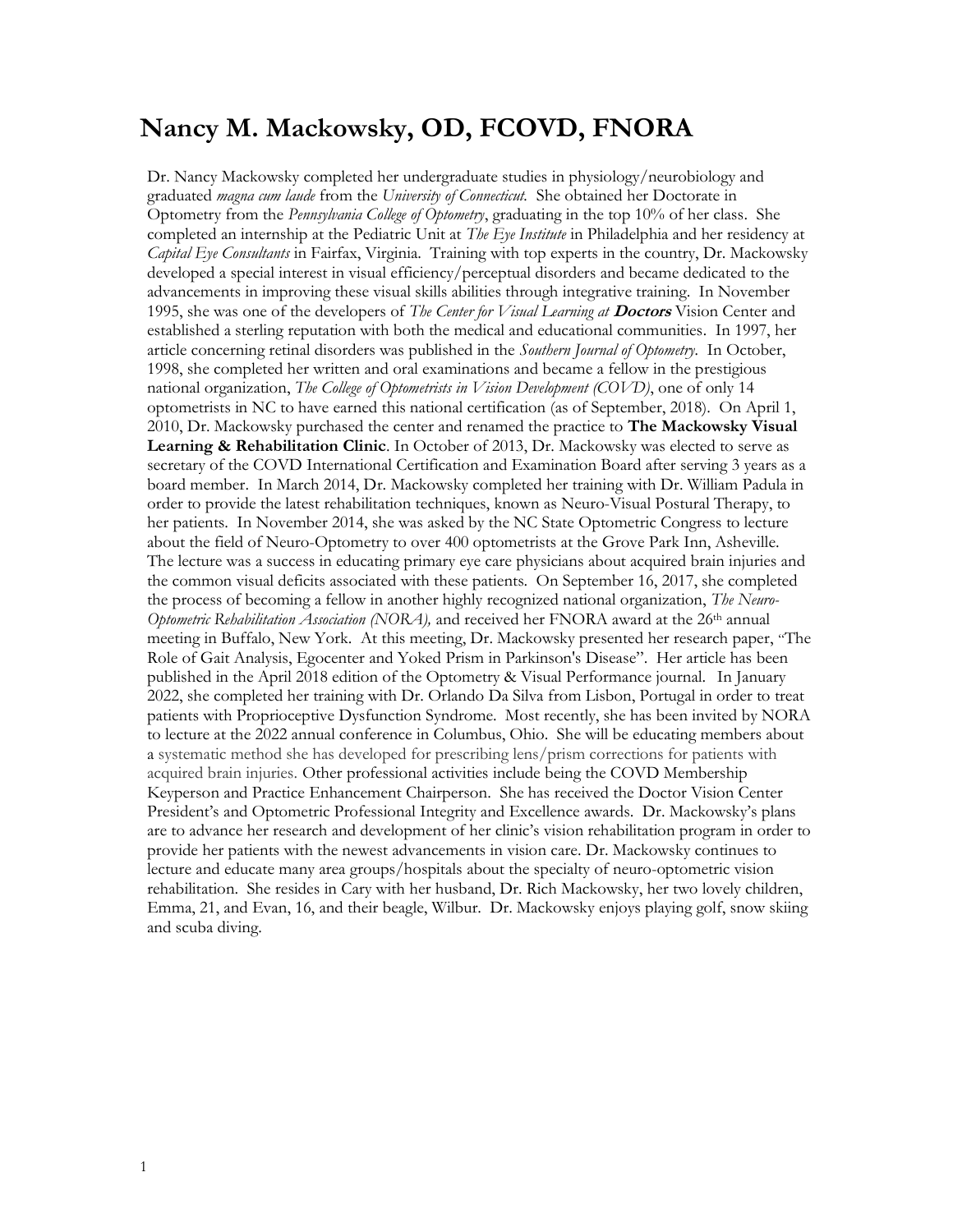# Curriculum Vitae Nancy M. Mackowsky, OD, FCOVD, FNORA

The Mackowsky Visual Learning & Rehabilitation Clinic 4505 Fair Meadow Lane, Suite 207, Raleigh, NC 27607-6449 Phone: 919.787.7600 Fax: 919.787.7603

E-mail: nancy@mackowsky.com

| <b>PROFESSIONAL</b><br><b>GOAL</b> | To practice the specialty of neuro-optometry providing extensive evaluations and<br>rehabilitation to the visually-challenged population including patients with<br>visually-related learning disabilities and traumatic brain injuries. To maintain<br>training/education through affiliations with the College of Optometrists in Vision<br>Development, the Neuro-Optometric Rehabilitation Association and the College<br>of Syntonics. To lecture locally to community groups.<br>Solid background in developmental/neuro-optometric rehabilitation and primary<br>vision care. Consistently strive to gain further education and experience in the<br>field of developmental/neuro-optometry and exceed patient care expectations.<br>Experienced in handling learning-related, sports-related, brain injured/stroke-<br>related and low vision-related problems. Experienced in the treatment of eye<br>injury, eye disease, surgery co-management, refractive surgery. Experienced in<br>prescribing cutting edge lens technology for difficult prescriptions. |                    |  |
|------------------------------------|------------------------------------------------------------------------------------------------------------------------------------------------------------------------------------------------------------------------------------------------------------------------------------------------------------------------------------------------------------------------------------------------------------------------------------------------------------------------------------------------------------------------------------------------------------------------------------------------------------------------------------------------------------------------------------------------------------------------------------------------------------------------------------------------------------------------------------------------------------------------------------------------------------------------------------------------------------------------------------------------------------------------------------------------------------------------|--------------------|--|
| <b>PROFILE</b>                     |                                                                                                                                                                                                                                                                                                                                                                                                                                                                                                                                                                                                                                                                                                                                                                                                                                                                                                                                                                                                                                                                        |                    |  |
| <b>EDUCATION</b>                   | <b>Postural Deficiency Syndrome Course.</b> Continuous<br>education over the internet, 6 Part Clinical Series of 42 hours.<br>Presented by Orlando Alves Da Silva, MD, and colleagues.                                                                                                                                                                                                                                                                                                                                                                                                                                                                                                                                                                                                                                                                                                                                                                                                                                                                                 | January 2022       |  |
|                                    | Fellowship in Neuro-Optometric Rehabilitation:<br>Neuro-Optometric Rehabilitation Association                                                                                                                                                                                                                                                                                                                                                                                                                                                                                                                                                                                                                                                                                                                                                                                                                                                                                                                                                                          | Sept 2017          |  |
|                                    | <b>Neuro Visual Processing Rehabilitation: Neuro</b><br>Visual Postural Therapy. Padula Institute of<br>Vision/Shepherd Rehab Hospital/Western Univ. of Health<br>Science College of Optometry 50 certificate course. Presented by<br>W. Padula, OD and R. Munitz COVT, MS 2013                                                                                                                                                                                                                                                                                                                                                                                                                                                                                                                                                                                                                                                                                                                                                                                        | Sept 2013-Mar 2014 |  |
|                                    | <b>Fellowship in Developmental Optometry:</b> College of<br>Optometrists in Vision Development                                                                                                                                                                                                                                                                                                                                                                                                                                                                                                                                                                                                                                                                                                                                                                                                                                                                                                                                                                         | Oct 1997-Oct 1998  |  |
|                                    | Residency in Retina/Glaucoma/Refractive<br><b>Surgery:</b> Capital Eye Consultants                                                                                                                                                                                                                                                                                                                                                                                                                                                                                                                                                                                                                                                                                                                                                                                                                                                                                                                                                                                     | Jul 1994-Jul 1995  |  |
|                                    | Fairfax, Virginia                                                                                                                                                                                                                                                                                                                                                                                                                                                                                                                                                                                                                                                                                                                                                                                                                                                                                                                                                                                                                                                      |                    |  |
|                                    | Doctor of Optometry: Pennsylvania College of Optometry                                                                                                                                                                                                                                                                                                                                                                                                                                                                                                                                                                                                                                                                                                                                                                                                                                                                                                                                                                                                                 | May 1994           |  |
|                                    | Philadelphia, Pennsylvania                                                                                                                                                                                                                                                                                                                                                                                                                                                                                                                                                                                                                                                                                                                                                                                                                                                                                                                                                                                                                                             |                    |  |
|                                    | <b>Bachelor of Science, Physiology/Neurobiology:</b><br>University of Connecticut                                                                                                                                                                                                                                                                                                                                                                                                                                                                                                                                                                                                                                                                                                                                                                                                                                                                                                                                                                                      | May 1990           |  |
|                                    | Storrs, Connecticut                                                                                                                                                                                                                                                                                                                                                                                                                                                                                                                                                                                                                                                                                                                                                                                                                                                                                                                                                                                                                                                    |                    |  |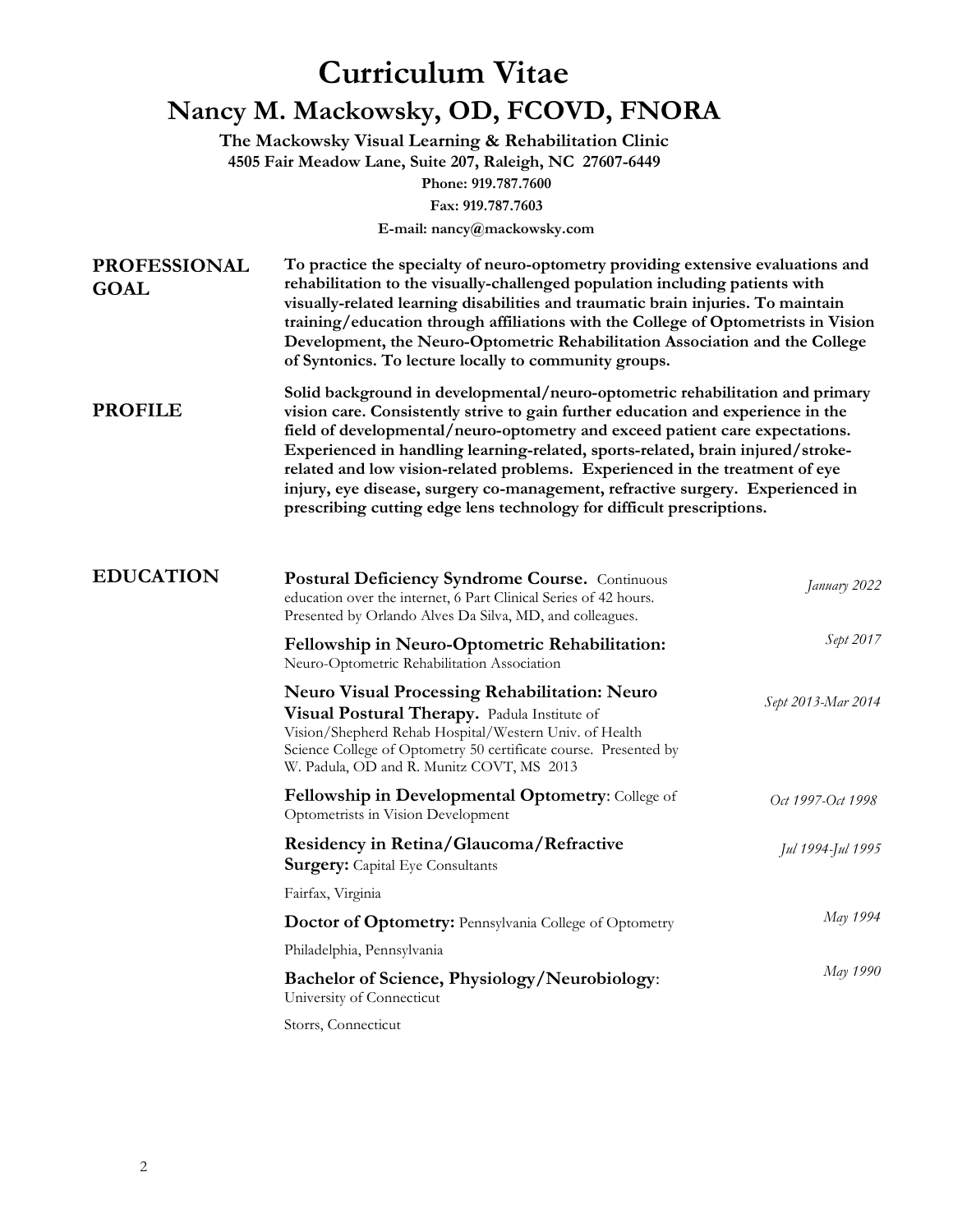## OPTOMETRIC The Mackowsky Visual Learning & Rehabilitation Clinic Company Company Company Company Company Company Company Company Company Company Company Company Company Company Company Company Company Company Company Company Company Company Company Company Company

## EXPERIENCE Raleigh, North Carolina

# Neuro-Developmental Optometrist

- Specialty neuro-optometric evaluations
- Neuro-optometric rehabilitation
- Low vision rehabilitation

### Dr. Richard H. Mackowsky  $\Delta pr 2011$ - present

### Neuro-Developmental Optometrist

- Primary care
- Pre/post-op LASIK management
- Surgery co-management
- Glaucoma management
- Contact Lens management

## Doctors Vision Center

### **Optometrist**

- Neuro-optometric rehabilitation (primary developer of specialty clinic The Center for Vision Learning & Rehabilitative Therapy 1995-2010, April 2010 purchased clinic and renamed)
- Specialty neuro-optometric evaluations
- Low vision rehabilitation Primary care
- Pre/post-op LASIK management
- Surgery co-management
- Glaucoma management

# Eye Care Associates Aug 1995-Sept 1995

Raleigh, North Carolina

### **Optometrist**

- Primary care
- Vision rehabilitation
- Pre/post-op LASIK management

Surgery co-management

### Fox Eye Care  $S$ ept 1995-Oct 1995

Raleigh, North Carolina

### **Optometrist**

Primary care

Durham, North Carolina Saturdays Only as part-time help

Nov 1995-Apr 2011

Raleigh, North Carolina (50% of time spent in specialty neurooptometric clinic)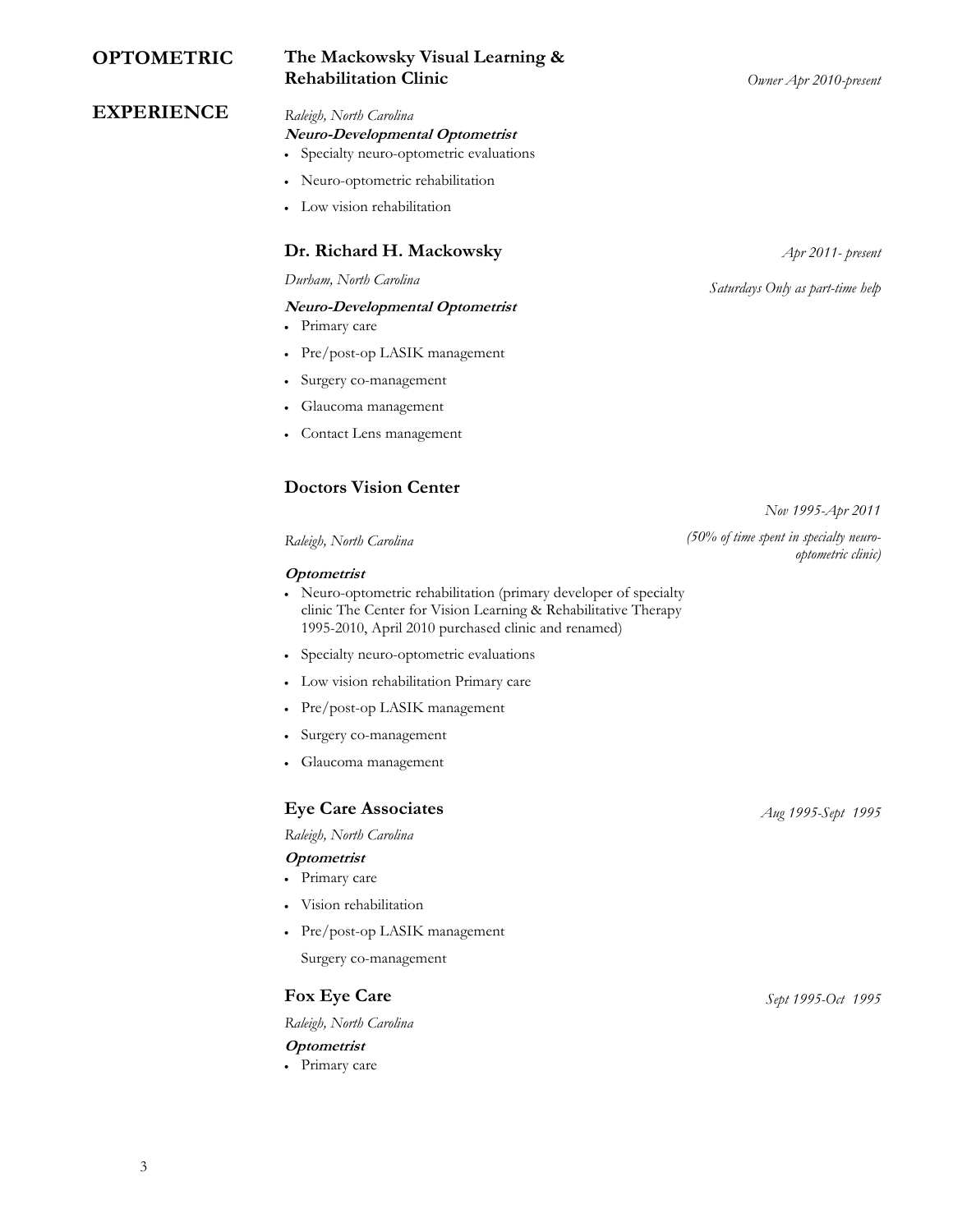# **OPTOMETRIC** Capital Eye Consultants Jul 1994-Jul 1995

# EXPERIENCE *Fairfax*, Virginia

(continued)

### Resident

- Vitreo-retinal disease management
- Glaucoma management
- Refractive surgery management
- Pre-/post-op cataract management
- Performance of fluorescein angiography
- Externship program management with weekly lecturing to students

| The Eye Institute                                          | Spring 1994 |
|------------------------------------------------------------|-------------|
| Philadelphia, Pennsylvania<br>Externship<br>• Primary care |             |
| Pediatric specialties<br>$\bullet$                         |             |
| Orthoptic therapy                                          |             |
| <b>Newington VA Medical Center</b>                         | Winter 1993 |
| Newington, Connecticut                                     |             |
| Externship                                                 |             |
| • Hospital-based primary care                              |             |
| Ocular disease management<br>$\bullet$                     |             |
| <b>Hahnemann University</b>                                | Fall 1993   |
| Philadelphia, Pennsylvania                                 |             |
| Externship                                                 |             |
| • Hospital-based specialty care with OR exposure           |             |
| • Retinal/Glaucoma/Corneal disease management              |             |
| <b>Middlesex Eye Physicians</b>                            | Summer 1991 |
| Middletown, Connecticut                                    |             |
| Externship                                                 |             |
| • In-office based specialty care with OR exposure          |             |
| • Retinal/Glaucoma/Corneal/ disease management             |             |
| Dr. Jeffrey Palmer                                         | Summer 1991 |
| Middletown, Connecticut                                    |             |
| Externship                                                 |             |
| • Optometric primary care training                         |             |
| • Business management                                      |             |
| <b>Spectacle Den</b>                                       | Summer 1990 |
|                                                            |             |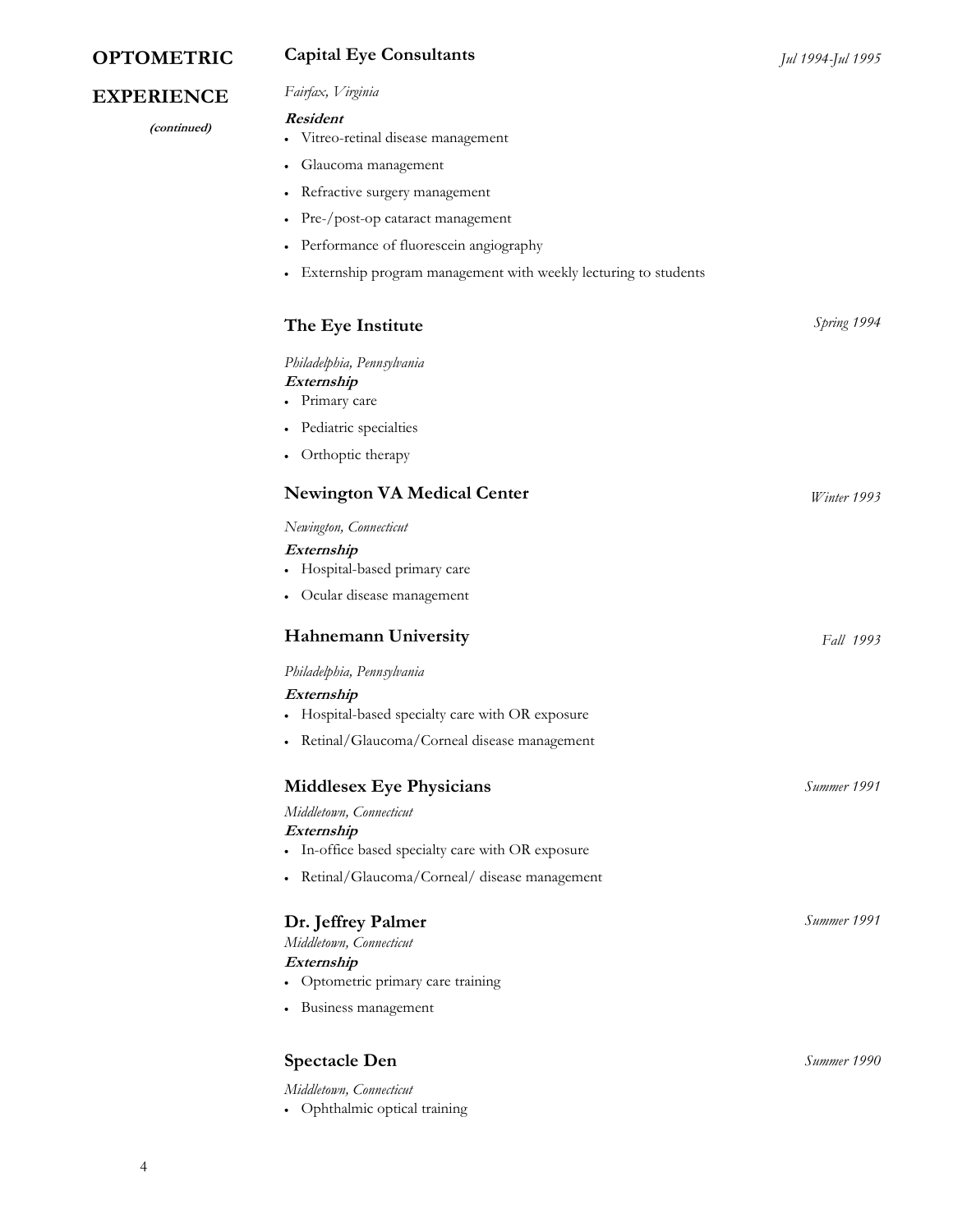# HONORS AND AWARDS

# Neuro-Optometric Association

FNORA Award

### Doctors Vision Center

- Optometric Professional Integrity and Excellence Award
- President's Award

# Pennsylvania College of Optometry

- Beta Sigma Kappa International Optometric Honor Society
- Dean's List
- Dr. Dorothy Weitzner Kornblut Scholarship
- Alma Boden Scholarship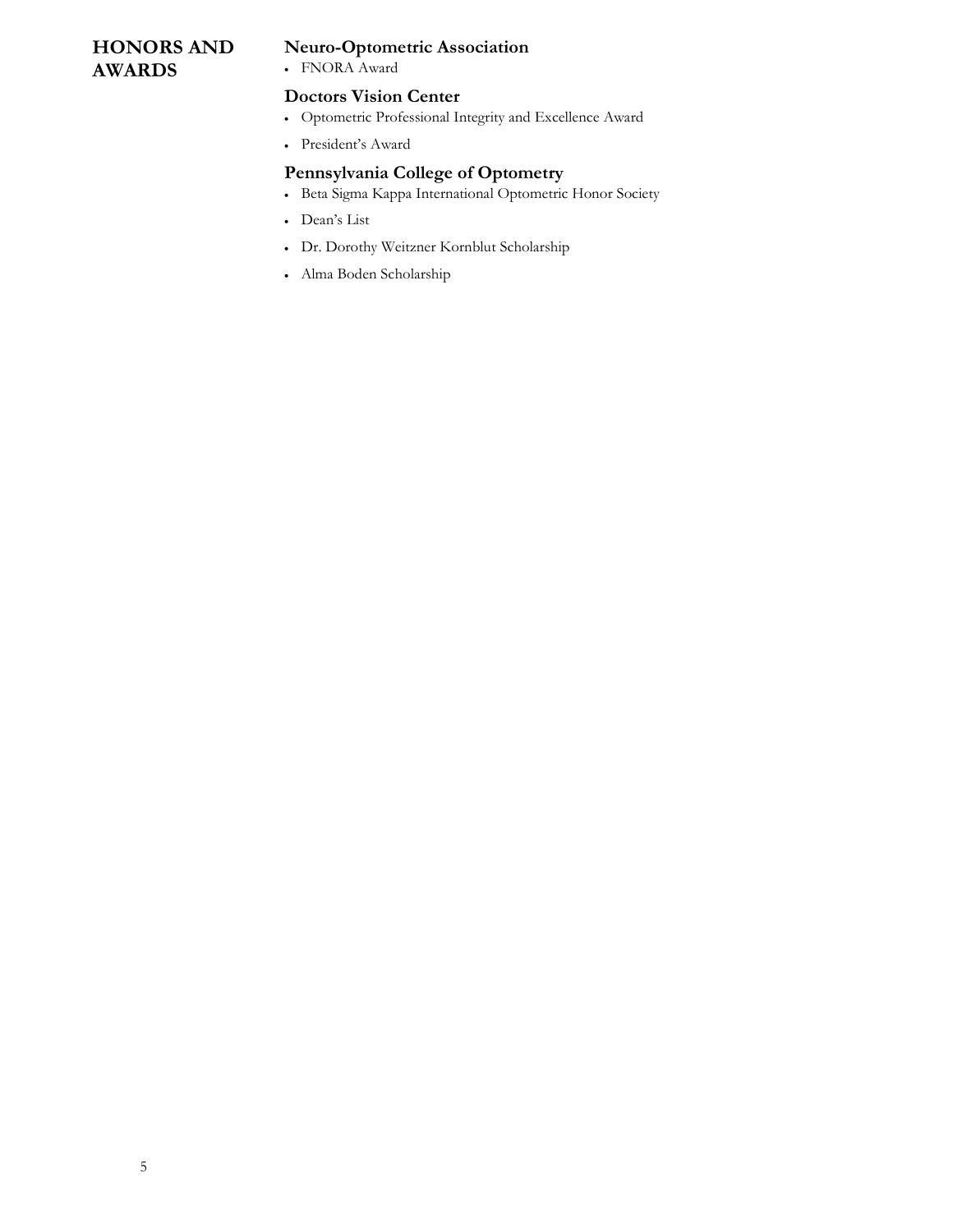| <b>LECTURES AND</b><br><b>PRESENTATIONS</b> | • Neuro-Optometric Vision Rehabilitation: What                                                                         | Jun 22, 2019  |
|---------------------------------------------|------------------------------------------------------------------------------------------------------------------------|---------------|
|                                             | <b>One Needs To Know</b>                                                                                               |               |
|                                             | Presented at the Andrews Center, WakeMed<br>Raleigh, NC                                                                | Sept 22, 2018 |
|                                             | · The Role of Gait Analysis, Egocenter and Yoked                                                                       |               |
|                                             | Prisms in Parkinson's Disease                                                                                          |               |
|                                             | Presented at the 27 <sup>th</sup> NORA general conference<br>St. Louis, MI<br>• Neuro-Optometric Rehabilitation of the | Mar 23, 2018  |
|                                             | <b>Acquired Brain Injury Patient</b>                                                                                   |               |
|                                             | Presented as continuing education course for the Shine Program                                                         |               |
|                                             | WakeMed Hospital                                                                                                       |               |
|                                             | • What to know about Neuro-Optometric Vision                                                                           | Nov 3, 2017   |
|                                             | Rehabilitation                                                                                                         |               |
|                                             | Presented at WakeMed PT Department                                                                                     |               |
|                                             | Raleigh, NC                                                                                                            | Sept 14, 2017 |
|                                             | The Role of Gait Analysis, Egocenter and Yoked                                                                         |               |
|                                             | Prisms in Parkinson's Disease                                                                                          |               |
|                                             | Presented at the 26th NORA Level 3 Skills                                                                              |               |
|                                             | Buffalo, NY                                                                                                            | Feb 6, 2017   |
|                                             | • Review of Vision Dysfunctions                                                                                        |               |
|                                             | Presented at Lenox Baker's Children Hospital/Duke                                                                      |               |
|                                             | Durham, NC                                                                                                             | Jan 20, 2017  |
|                                             | • Evaluating Vision Dysfunctions                                                                                       |               |
|                                             | Presented to Abilitations Therapy Group                                                                                |               |
|                                             | Raleigh, NC                                                                                                            | Jan 16, 2015  |
|                                             | • Neuro-Optometric Rehabilitation of the                                                                               |               |
|                                             | <b>Acquired Brain Injury Patient</b>                                                                                   |               |
|                                             | Presented to the Neuro-Rehab/Sticht Center                                                                             |               |
|                                             | Wake Forest University Baptist Medical Center                                                                          |               |
|                                             |                                                                                                                        | Nov 15, 2014  |
|                                             | Neuro-Optometric Rehab of the Stroke/TBI                                                                               |               |
|                                             | Patient                                                                                                                |               |
|                                             | Presented as a continuing education course for the                                                                     |               |
|                                             | NCSOS Fall Congress, Asheville, NC                                                                                     |               |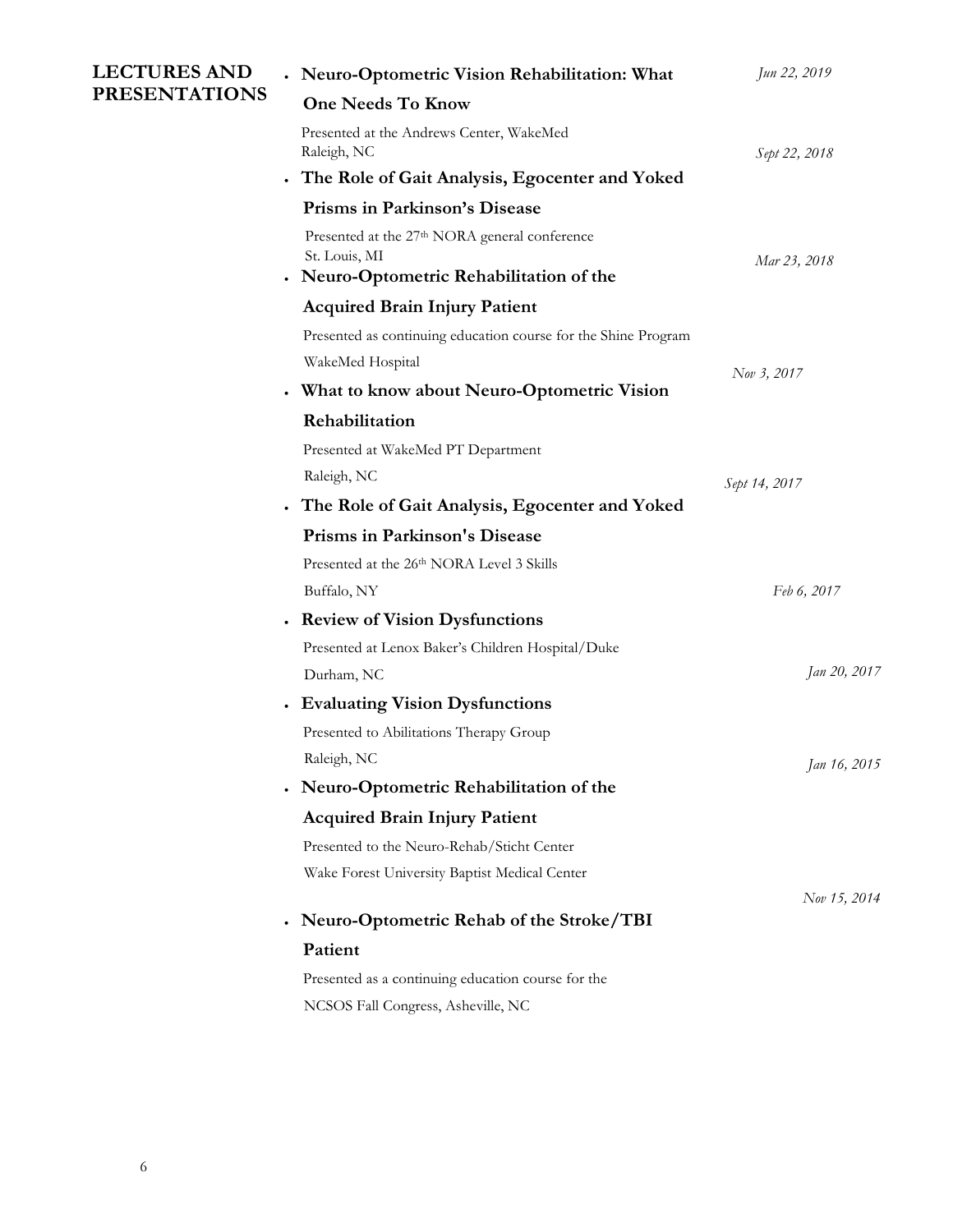| <b>LECTURES AND</b><br><b>PRESENTATIONS</b><br>(continued) | • Neuro-Optometric Rehab Workshop                             | Nov 16, 2014         |
|------------------------------------------------------------|---------------------------------------------------------------|----------------------|
|                                                            | Presented as a continuing education course for the            |                      |
|                                                            | NCSOS Fall Congress, Asheville, NC                            |                      |
|                                                            | <b>Paraoptometric Technician Workshop</b>                     | Nov 17, 2014         |
|                                                            | Presented as a continuing education course for the            |                      |
|                                                            | NCSOS Fall Congress, Asheville, NC                            |                      |
|                                                            | Neuro-Optometric Rehabilitation of the                        | Feb 13, 2014         |
|                                                            | <b>Acquired Brain Injury Patient</b>                          |                      |
|                                                            | Presented as a continuing education course for the Shine      |                      |
|                                                            | Program, WakeMed Hospital                                     | Apr 18, 2013         |
|                                                            | Guillain-Barré Syndrome                                       |                      |
|                                                            | Presented for the NORA Level 1 Fellowship Process,            |                      |
|                                                            | NORA Conference, San Diego, CA                                |                      |
|                                                            | Visual Disturbances in Parkinson's Disease &                  | Apr 29, 2013         |
|                                                            | <b>Neuro-Optometric Intervention</b>                          |                      |
|                                                            | Presented to the Hillsborough Parkinson's Support group,      |                      |
|                                                            | Hillsborough, NC                                              |                      |
|                                                            | <b>Neuro-Optometric Rehabilitation</b>                        | Jan 8 & Feb 12, 2013 |
|                                                            | presented as continuing education course for the BIRS Program |                      |
|                                                            | WakeMed Hospital, Raleigh, NC                                 | May 13, 2011         |
|                                                            | <b>Neuro-Optometric Rehabilitation</b>                        |                      |
|                                                            | presented to the Neuro-Rehab/Sticht Center                    |                      |
|                                                            | Wake Forest University Baptist Medical Center                 |                      |
|                                                            | Winston-Salem, NC                                             |                      |
|                                                            | Vision Rehabilitation: An Answer to Visual                    | Mar 24, 2010         |
|                                                            | <b>Learning and Rehabilitative Needs</b>                      |                      |
|                                                            | Presented to area physical/occupational therapists through    |                      |
|                                                            | Meds PDN, Raleigh, NC                                         |                      |
|                                                            | Vision, Learning and Rehabilitation                           | Dec 2006 & Apr 2009  |
|                                                            | Presented at Dorothea Dix Hospital, psychiatry department     |                      |
|                                                            | Raleigh, NC                                                   |                      |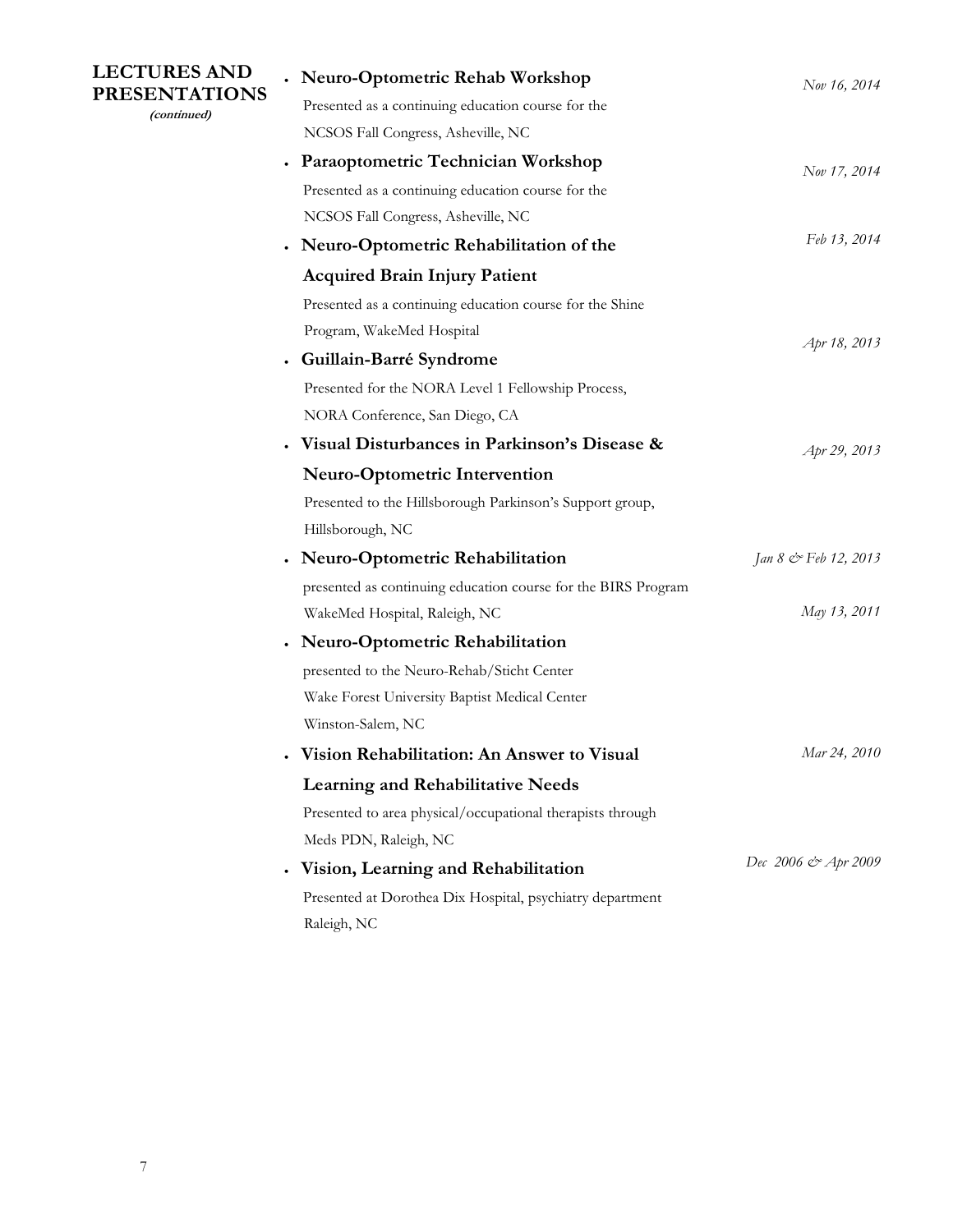| <b>LECTURES AND</b><br><b>PRESENTATIONS</b><br>(continued) | • Protect your Kids Promotion Training                    | Jul 2006               |
|------------------------------------------------------------|-----------------------------------------------------------|------------------------|
|                                                            | Presented by E-blvd for staff of Doctors Vision Center    |                        |
|                                                            | • What is an Optometrist                                  | Feb 2006               |
|                                                            | Presented at Highcroft Elementary school, Cary, NC        |                        |
|                                                            | • Abducens Nerve Palsy, A Case Review                     | May 2005               |
|                                                            | Presented at the Doctors Vision Center corporate meeting  |                        |
|                                                            | . The Relationship between Vision and Learning            | 1995 to present        |
|                                                            | Presented in-office at The Center for Visual Learning and |                        |
|                                                            | various school workshops                                  |                        |
|                                                            | • Anterior Ischemic Optic Neuropathy                      | Jul 1995               |
|                                                            | Presented at Capital Eye Consultants, local optometric    |                        |
|                                                            | continuing education                                      |                        |
| <b>PUBLICATIONS</b>                                        | . The Role of Gait Analysis, Egocenter and Yoked          | Jun 2018               |
|                                                            | Prisms in Parkinson's Disease                             |                        |
|                                                            | Optometry & Visual Performance Journal, Vol. 6, Issue 2,  |                        |
|                                                            | Apr 2018                                                  | Fall 2005              |
|                                                            | • How to Build a Successful Vision Therapy                |                        |
|                                                            | Practice                                                  |                        |
|                                                            | COVD Practice Enhancement Manual                          | Spring 1996            |
|                                                            | • Histopathology, clinical course and treatment of        |                        |
|                                                            | choroidal neovascular membranes in presumed               |                        |
|                                                            | ocular histoplasmosis                                     |                        |
|                                                            | Southern Journal of Optometry, Vol. XIV, No. 2.           |                        |
| <b>BOARD</b>                                               | <b>College of Optometrists in Vision Development</b>      | Oct 1998               |
| <b>CERTIFICATION</b>                                       | <b>Board Certification</b>                                |                        |
| <b>LICENSURES</b>                                          | • North Carolina                                          | Feb 1995<br>to present |
| <b>ASSOCIATIONS</b>                                        | • American Optometric Association                         | 1995 to present        |
|                                                            | North Carolina Optometric Society                         | 1995 to present        |
|                                                            | College of Optometrists in Vision Development (COVD)      | 1996 to present        |
|                                                            | Neuro-Optometric Rehabilitation Association               | 1996 to present        |
|                                                            | <b>College of Syntonics</b>                               | 2017 to present        |